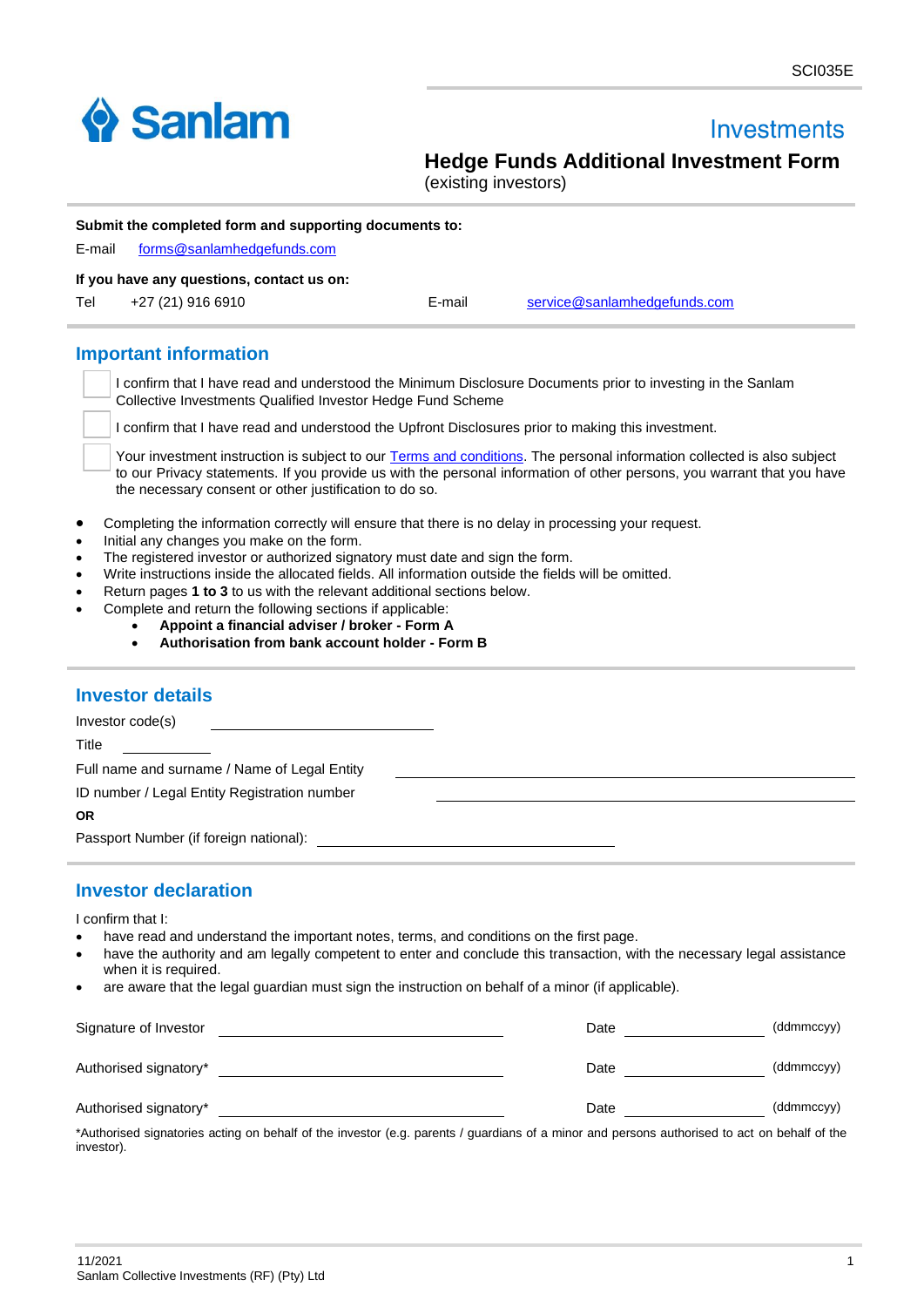## **1. Investment instruction**

Please select the fund(s) you would like to invest in and indicate the amount you would like to invest. Please review the full list of funds with the applicable fund minimums and fees, please refer to the Minimum Disclosure **Document** 

\* If you do not specify a fund class, your investment will be allocated to a default class

|                        |        | Investment amount | Income distribution |        |
|------------------------|--------|-------------------|---------------------|--------|
| <b>Hedge Fund Name</b> | Class* | (your deposit)    | Reinvest            | Payout |
|                        |        |                   |                     |        |
|                        |        |                   |                     |        |
|                        |        |                   |                     |        |
|                        |        |                   |                     |        |
|                        |        |                   |                     |        |
|                        |        |                   |                     |        |
|                        |        |                   |                     |        |
|                        |        |                   |                     |        |
|                        |        |                   |                     |        |

Once off investments require a 15-day clearance period. Funds cannot be accessed if not been cleared by the bank.

## **2. Source of funds for this investment**

### **Please advise where the funds for this investment comes from:***(compulsory)*

Salary Inheritance Savings Bonus Other *(please specify)* 

## **3. Payment Instruction**

### **3.1 You pay via an Electronic Fund Transfer (EFT)**

Lump sum deposit

- To comply with regulatory requirements, the Financial Intelligence Centre Act requires us to identify and verify you before investing your funds.
- Once this is complete, we will provide you with our Sanlam Collective Investment's bank details to make your payment.
- We will provide the Hedge fund account number and banking details to you within 2-3 days.
- Your Hedge fund account number is required as your deposit reference number.
- Please submit proof of payment to forms@sanlamhedgefunds.com
- Once your EFT deposit reflects in our bank account and you have provided us with proof of payment, we will process the investment.
- Payments can be made via (EFT) Electronic fund transfers: These may take up to two days to reflect in our bank account, which may result in a delay.
- Debit orders are not available for this product.
- We do not accept cash deposits
- All deposits must be in South African Rand or we will return your funds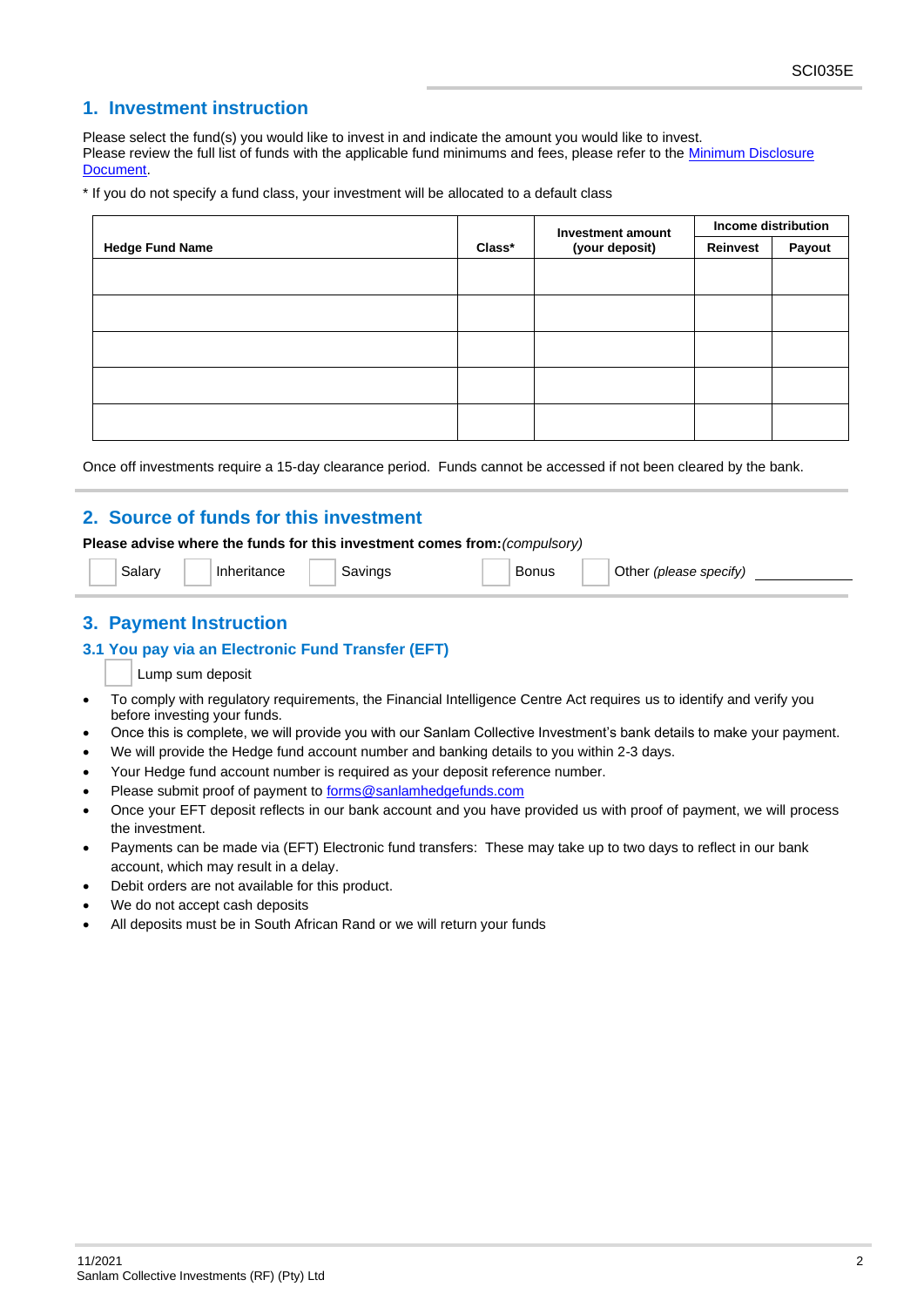## **4. Investor banking details**

The banking details specified will be used for

- Disinvesting
- Income distribution payments
- Payments cannot be made to third parties.
- We will only make payments into the account of the registered investor.
- We are unable to make payments into credit cards, money market, bond accounts or policies.

| Bank account holder                                               |      |            |
|-------------------------------------------------------------------|------|------------|
| Identity / Entity registration number                             |      |            |
| Name of bank                                                      |      |            |
| Account number                                                    |      |            |
| Name of branch                                                    |      |            |
| Branch code                                                       |      |            |
| Savings<br>Type of account:<br>Current                            |      |            |
| I / we here by confirm that the banking details above is correct. |      |            |
| Signature of bank account holder                                  | Date | (ddmmccyy) |
| Authorised signatory on bank account<br>(If applicable)           | Date | (ddmmccyy) |
| Authorised signatory on bank account<br>(If applicable)           | Date | (ddmmccyy) |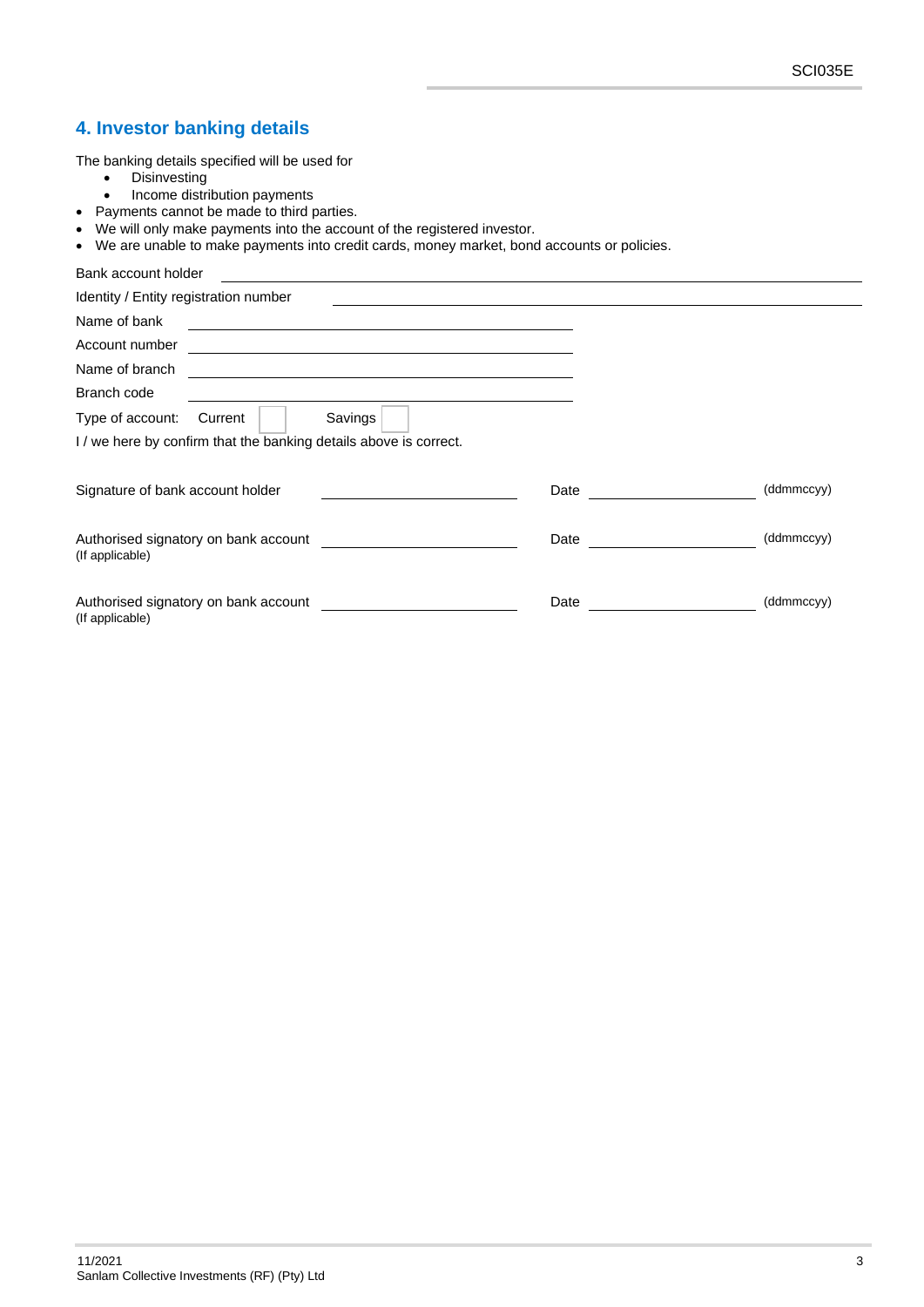

# Investments

## **Form A - Appoint a financial adviser / broker**

Complete and submit this section with your investment application form if you received advice from a financial adviser.

## **Important information**

Only one financial adviser is applicable per investor.

All fees are explained in the Minimum Disclosure Document (MDD).

Should you wish to change the financial adviser on your accounts, please complete an *Investor Details Update Form.*

#### **Initial advice fee:**

- Maximum amounts payable as an initial advice fee are explained in the MDD's.
- Initial advice fees are applied to each contribution and deducted before the investment is made on your Client Account.

#### **On-going advice fee:**

- This annual advice fee is not applicable to funds or classes where a trailer fee is already included in the service fee.
- The annual advice fee is calculated on the daily market value of the investment portfolio, paid to the financial adviser monthly. It is paid in arrears and from the sale of units from the investor's client account, thereby reducing the units.
- To cancel the on-going advice fee, complete an *Investor Details Update form*, available at [www.sanlaminvestments.com](https://www.sanlaminvestments.com/individual/fundsandproducts/hedgefunds/Pages/default.aspx)

## **Financial adviser details**

I wish to appoint the following financial adviser as the preferred adviser on all my Sanlam Collective Investment accounts.

| Adviser / Broker code |         |
|-----------------------|---------|
| Full name(s)          | Surname |

## **Fee instruction**

I agree to pay the following Initial and On-going Advice Fee (excluding VAT).

| <b>Unit Trust Fund Name</b> | <b>Initial</b><br><b>Advice Fee %</b> | <b>On-going<br/>Advice Fee %</b> |
|-----------------------------|---------------------------------------|----------------------------------|
|                             |                                       |                                  |
|                             |                                       |                                  |
|                             |                                       |                                  |

- If you do not fill in any fees, it will default to 0%.
- If the fund selected does not allow an On-going advice fee, the fee will default to 0%.
- If you have selected a fee greater than that of the fund's maximum, the fee will default to the fund's maximum.
- Any fees for existing investments indicated on this form will be applied to all future transactions.

| Signature of Investor                                                                                                                                   | Date | (ddmmccyy) |
|---------------------------------------------------------------------------------------------------------------------------------------------------------|------|------------|
| *Authorised signatory                                                                                                                                   | Date | (ddmmccyy) |
| *Authorised signatory                                                                                                                                   | Date | (ddmmccyy) |
| *Authorised signatories acting on behalf of the investor (e.g. parents / guardians of a minor and persons authorised to act on behalf of the investor). |      |            |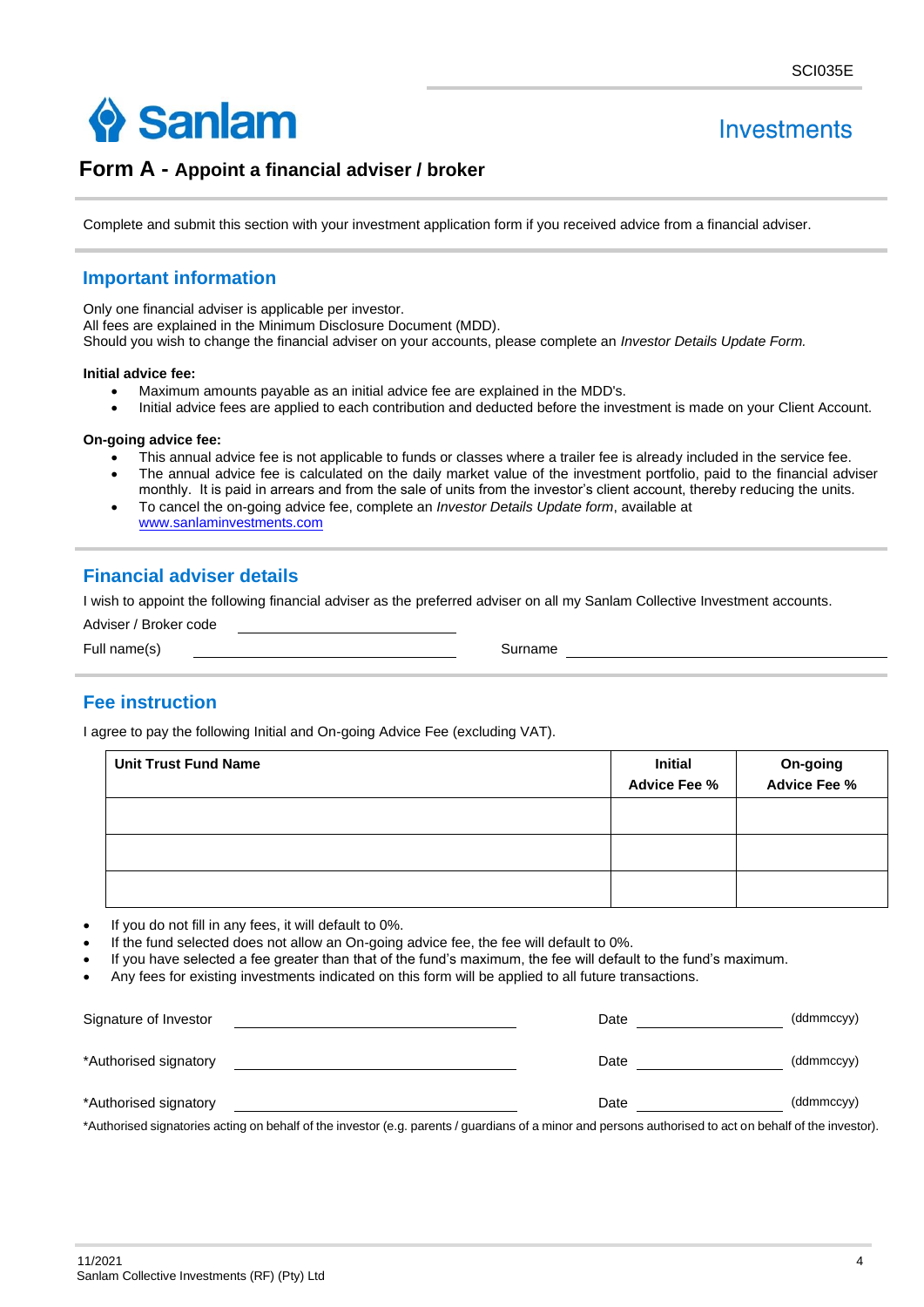## **Sanlam financial adviser / broker declaration**

## **Sanlam financial adviser: Broker: Broker:**

## **Financial advice Financial advice FSP license**

It is the adviser's responsibility to complete the advice documents for this transaction and forward them, with this application form, to Sanlam.

### **FICA declaration** FICA **declaration**

I confirm that the investor recorded in this application, or the person action on their behalf, confirmed his / her identity with original, acceptable FICA documents.

Copies of these documents are attached.

Does this application replace the whole or part of an existing product? The No Yes No

If "Yes", please submit completed AEB2065 and E2794 forms with the FAIS documents.

**Signature of Sanlam financial adviser Signature of broker**

I declare that I am a licensed financial services provider or a representative of a financial service provider. I am authorised to sell unit trusts.

number:

## **FICA declaration**

I confirm that I have identified the investor of this application, as well as the person acting on their behalf *(if applicable)*. I have verified their identity in line with the requirements of the Financial Intelligence Centre Act, 38 of 2001 (FICA) and any legislation regulations or guidelines related to it.

Copies of these documents are attached.